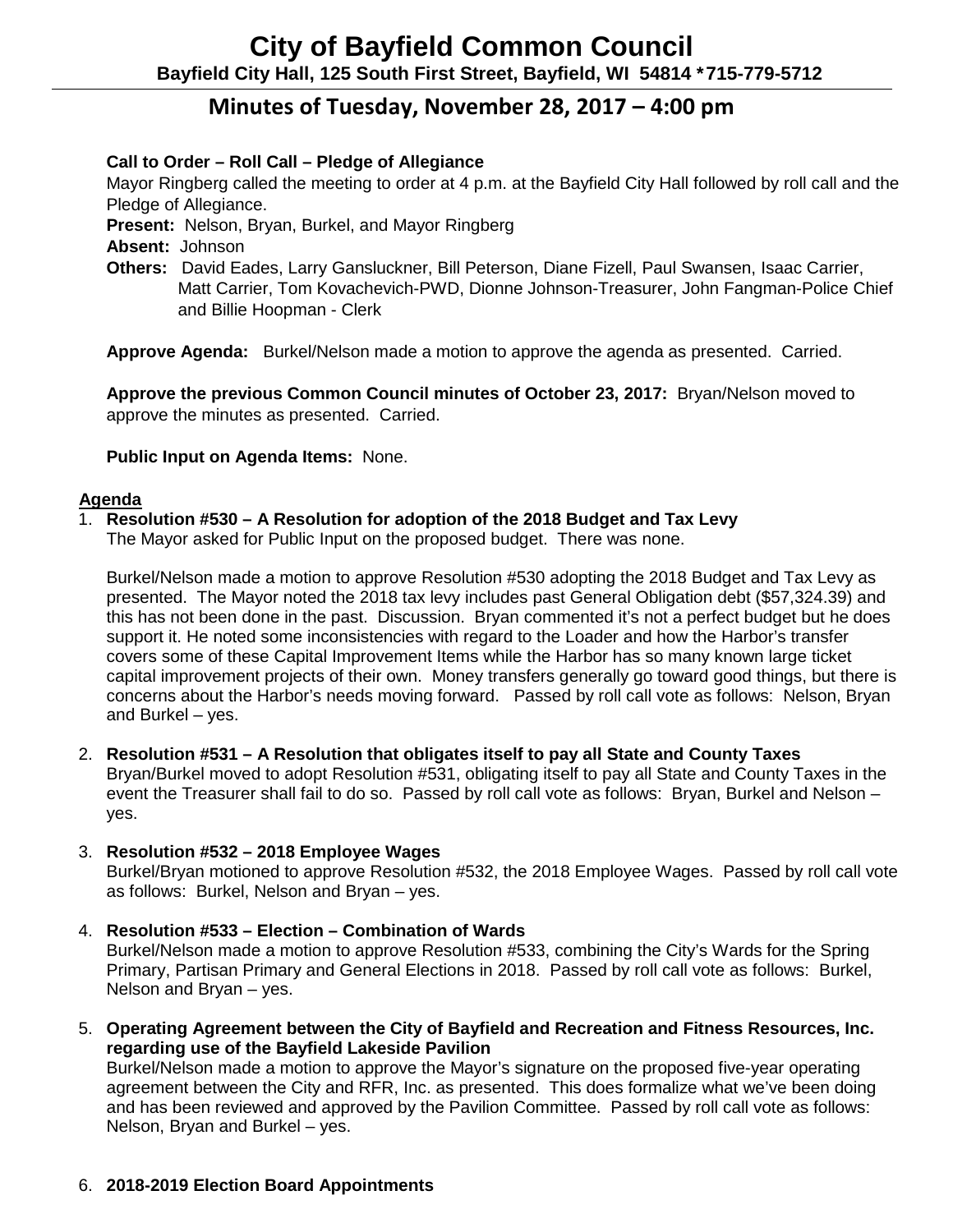Burkel/Bryan moved to approve the Mayor's 2018-2019 Election Board appointments as presented. Hoopman indicated we have some new Chief Inspectors and overall our Election Board does a very good job! Carried.

## 7. **2017 Apple Festival – Breakdown of Costs**

The Council received a copy of the City's expenses for the 2017 Apple Festival. Informational only; no action required.

## 8. **Room Tax Report**

The Council received a report showing the 3<sup>rd</sup> Quarter Room Tax Collected. Informational only; no action required. It was noted we continue to be down slightly from last year.

## 9. **Maitland, Singler and Van Vlack , S.C. – Non Audit Related Services Agreement**

Bryan/Burkel made a motion to approve the agreement as presented and to allow the Mayor's signature accordingly. Passed by roll call votes as follows: Bryan, Burkel and Nelson – yes.

### 10. **2018 Superior Days – Issues**

The Council was given copies of the proposed Legislative and Agency Issues identified by the Issues Committee. The Mayor asked the Council to please take it home for review and let either Clerk Hoopman or him know which items they would like him to support.

### 11. Project Updates:

- a. Historic Waterfront Walk Phase 2: Bidding out in January 2018.
- b. Old Jail Partnership between the City and BHA: Agreement has been signed.
- c. Comprehensive Plan Update: Draft goals have been written and reviewed, core values list has been crafted and now under review, and the public participation plan was worked on at their last meeting (11/28). Obtaining feedback from others was the main point of their discussion.
- d. Clean Water Energy Utility Challenge The Council received a copy of the Preliminary August 2017 Report. Report again shows the good work being down by staff. Small changes can make big improvements. Good job!
- e. Solsmart Designation Hoopman provided the Council with an e-mail indicated we are set to achieve Bronze Status but she will continue to seek 20 more points in order to get to Silver.
- f. Green Tier Legacy Community Alliance for Health Project: Nothing new to report.
- 12. Mayor's Report(s): The Mayor said the month was fairly quiet, but he took this time to explicitly thank the Bayfield Ambulance Service for their services which were provided to him on October 31, 2018. He expressed his gratitude for all they do all year long!

### **Reports from Committees, Commission & Boards:**

**Ambulance:** Minutes of September 21 and November 16, 2017 **Architectural Review Board:** Minutes of September 25, 2017 **BRB:** Minutes of September 12, 2017 **Finance:** Minutes of October 9, 2017 **Fire Department:** Minutes of October 2 and November 6, 2017 **GBWWTPC:** Minutes of July 10, 2017 **Harbor:** Minutes of November 6 and 16, 2017 **Library**: Minutes of October 18 and November 15, 2017 **Pavilion:** Minutes of October 17, 2017 **Planning:** Minutes of October 23 and November 27, 2017 **Police Department**: October 2017 Report **Public Works**: Minutes of October 13 and November 17, 2017 **Tourism Committee**: Minutes of November 27, 2017 Nelson/Bryan moved to approve the minutes in a block as presented. Discussion. Bryan thanked the Police

Department for taking care of the obnoxious car in Bayfield. Carried.

### **Correspondence:**

The Council received copies of the following:

- Oct. 18, 2017 League of WI Municipalities State Budget, What's in and What's out
- Nov. 7, 2017 Xcel Energy, additional Alignment Alternatives for Proposed 34.5 kV Bayfield Second